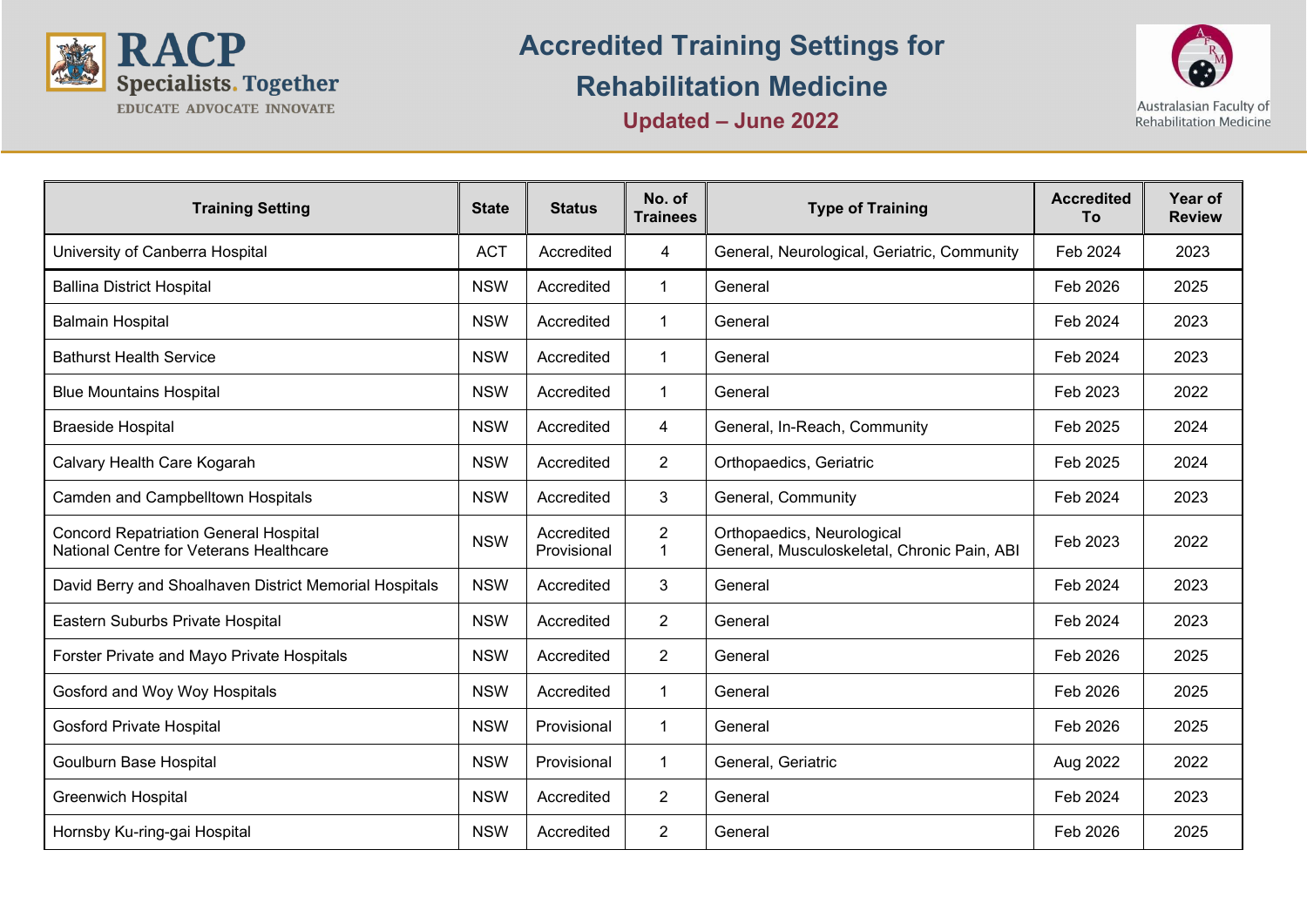| <b>Training Setting</b>                                                               | <b>State</b> | <b>Status</b>              | No. of<br><b>Trainees</b>      | <b>Type of Training</b>                                                     | <b>Accredited</b><br>To | Year of<br><b>Review</b> |
|---------------------------------------------------------------------------------------|--------------|----------------------------|--------------------------------|-----------------------------------------------------------------------------|-------------------------|--------------------------|
| John Hunter Hospital                                                                  | <b>NSW</b>   | Accredited                 | 3                              | General, Neurological, Spinal Cord Injury                                   | Feb 2023                | 2022                     |
| Lady Davidson Private Hospital                                                        | <b>NSW</b>   | Accredited                 | $\overline{2}$                 | General, Neurological                                                       | Feb 2023                | 2022                     |
| Liverpool Hospital - General Rehabilitation<br>Liverpool Hospital - Brain Injury Unit | <b>NSW</b>   | Conditional<br>Provisional | $\overline{2}$<br>1            | General, Chronic Pain, Developmental<br>Neurological, Acquired Brain Injury | Feb 2023                | 2022                     |
| <b>Maitland Private Hospital</b>                                                      | <b>NSW</b>   | Accredited                 | $\mathbf 1$                    | Neurological, Orthopaedics, Geriatric                                       | Feb 2023                | 2022                     |
| Maitland and Kurri Kurri Hospitals                                                    | <b>NSW</b>   | Accredited                 | $\mathbf{1}$                   | Neurological, Orthopaedics                                                  | Feb 2023                | 2022                     |
| MetroRehab Hospital                                                                   | <b>NSW</b>   | Accredited                 | 2                              | General                                                                     | Feb 2023                | 2022                     |
| Mona Vale Hospital                                                                    | <b>NSW</b>   | Accredited                 | $\mathbf{1}$                   | General                                                                     | Feb 2024                | 2023                     |
| <b>Mount Druitt Hospital</b>                                                          | <b>NSW</b>   | Provisional                | $\mathbf{1}$                   | General                                                                     | Feb 2023                | 2022                     |
| Murwillumbah District Hospital                                                        | <b>NSW</b>   | Conditional                | $\overline{1}$                 | General                                                                     | Feb 2023                | 2022                     |
| Nepean Hospital                                                                       | <b>NSW</b>   | Accredited                 | 3                              | General, Neurological                                                       | Feb 2026                | 2025                     |
| <b>Orange Health Service</b>                                                          | <b>NSW</b>   | Accredited<br>Provisional  | $\mathbf{1}$<br>$\mathbf{1}$   | General<br>General (Sub-acute/In-reach/Telehealth)                          | Feb 2026<br>Feb 2024    | 2025<br>2023             |
| Port Kembla Hospital<br><b>Wollongong Hospital</b>                                    | <b>NSW</b>   | Provisional                | 3                              | General                                                                     | Feb 2023                | 2022                     |
| Coledale Hospital                                                                     |              | Accredited                 | $\mathbf{1}$<br>$\overline{1}$ |                                                                             |                         |                          |
| Prince of Wales Hospital                                                              | <b>NSW</b>   | Accredited                 | 4                              | General, Spinal Cord Injury, Neurological                                   | Feb 2025                | 2024                     |
| Royal North Shore Hospital including<br>Spinal Cord Injury Unit                       | <b>NSW</b>   | Accredited                 | -1<br>$\overline{1}$           | General<br>Spinal Cord Injury                                               | Feb 2025                | 2024                     |
| <b>Royal Rehabilitation Sydney</b>                                                    | <b>NSW</b>   | Accredited                 | 3                              | Spinal Cord Injury, TBI, Community                                          | Feb 2024                | 2023                     |
| Ryde Hospital                                                                         | <b>NSW</b>   | Conditional                | $\overline{2}$                 | General                                                                     | Feb 2023                | 2022                     |
| St George Hospital and Kogarah Developmental<br><b>Assessment Service</b>             | <b>NSW</b>   | Accredited                 | 3                              | Neurological, Amputee, Developmental                                        | Feb 2026                | 2025                     |
| St Joseph's Hospital, Auburn                                                          | <b>NSW</b>   | Accredited                 | $\mathbf{1}$                   | General                                                                     | Feb 2023                | 2022                     |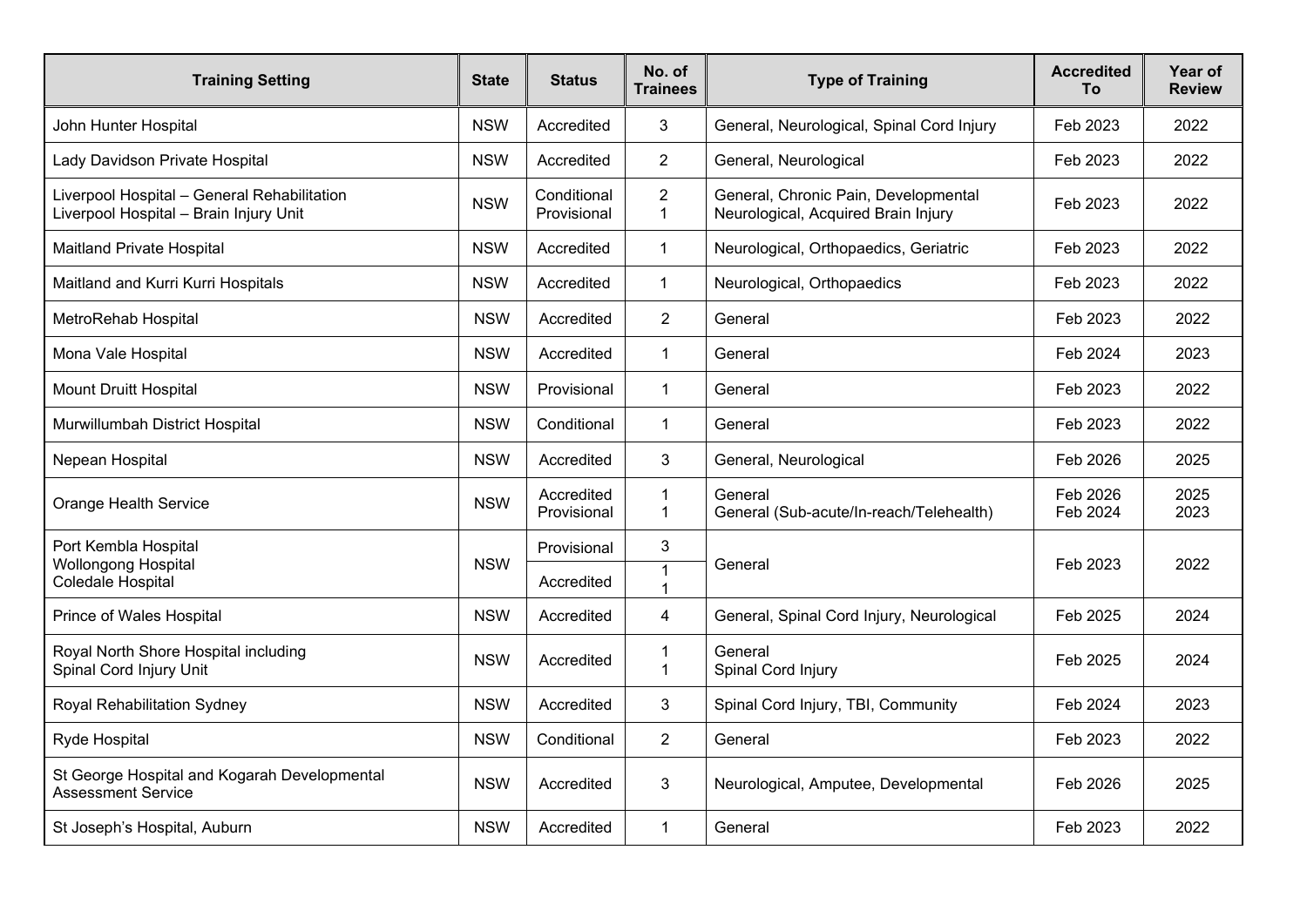| <b>Training Setting</b>                                                   | <b>State</b> | <b>Status</b> | No. of<br><b>Trainees</b> | <b>Type of Training</b>                     | <b>Accredited</b><br>To | Year of<br><b>Review</b> |
|---------------------------------------------------------------------------|--------------|---------------|---------------------------|---------------------------------------------|-------------------------|--------------------------|
| St Vincent's Hospital Sydney                                              | <b>NSW</b>   | Accredited    | 3                         | Neurological, Orthopaedics, Pain, General   | Feb 2026                | 2025                     |
| St Vincent's Private Hospital and Mater Hospital Sydney                   | <b>NSW</b>   | Accredited    | $\mathbf{1}$              | Orthopaedics, Neurological                  | Feb 2024                | 2023                     |
| Sutherland Hospital                                                       | <b>NSW</b>   | Accredited    | $\mathbf{1}$              | General, Neurological                       | Feb 2025                | 2024                     |
| <b>Tamworth Hospital</b>                                                  | <b>NSW</b>   | Accredited    | $\mathbf 1$               | General                                     | Feb 2024                | 2023                     |
| The Hills Private Hospital                                                | <b>NSW</b>   | Accredited    | $\overline{2}$            | General, Orthopaedics, Geriatric            | Feb 2023                | 2022                     |
| <b>Toronto Private Hospital</b>                                           | <b>NSW</b>   | Accredited    | $\mathbf{1}$              | General                                     | Feb 2024                | 2023                     |
| Wagga Wagga Base Hospital                                                 | <b>NSW</b>   | Accredited    | $\overline{2}$            | General, Country                            | Feb 2024                | 2023                     |
| <b>Westmead Hospital</b>                                                  | <b>NSW</b>   | Accredited    | 3.5                       | Amputee, Brain Injury, Community, Geriatric | Feb 2025                | 2024                     |
| Wyong Hospital                                                            | <b>NSW</b>   | Accredited    | $\mathbf{1}$              | General, Neurological                       | Feb 2023                | 2022                     |
| Palmerston Regional Hospital<br>Royal Darwin and Darwin Private Hospitals | <b>NT</b>    | Accredited    | $\frac{2}{1}$             | General                                     | Feb 2026                | 2025                     |
| <b>Brighton Health Campus</b>                                             | QLD          | Accredited    | 1                         | General                                     | Feb 2024                | 2023                     |
| Cairns Hospital                                                           | QLD          | Accredited    | $\mathbf{1}$              | General                                     | Feb 2026                | 2025                     |
| Canossa Private Hospital                                                  | QLD          | Accredited    | 1                         | General                                     | Feb 2024                | 2023                     |
| Eden Private Hospital                                                     | QLD          | Accredited    | 1                         | General                                     | Feb 2023                | 2022                     |
| <b>Gold Coast Private Hospital</b>                                        | QLD          | Accredited    | $\mathbf{1}$              | General                                     | Feb 2023                | 2022                     |
| <b>Gold Coast University Hospital</b>                                     | QLD          | Accredited    | 3                         | General, Neurological                       | Feb 2023                | 2022                     |
| Greenslopes Private Hospital                                              | QLD          | Accredited    | $\mathbf{1}$              | General, Chronic Pain, Neurosurgical        | Feb 2024                | 2023                     |
| Ipswich Hospital                                                          | QLD          | Accredited    |                           | Neurological/Orthopaedics                   | Feb 2025                | 2024                     |
| John Flynn Private Hospital                                               | QLD          | Accredited    | 3                         | General                                     | Feb 2024                | 2023                     |
| Logan Hospital                                                            | QLD          | Conditional   | $\mathbf{1}$              | General                                     | Feb 2024                | 2023                     |
| Mackay Base Hospital                                                      | QLD          | Provisional   | $\mathbf{1}$              | General                                     | Feb 2024                | 2023                     |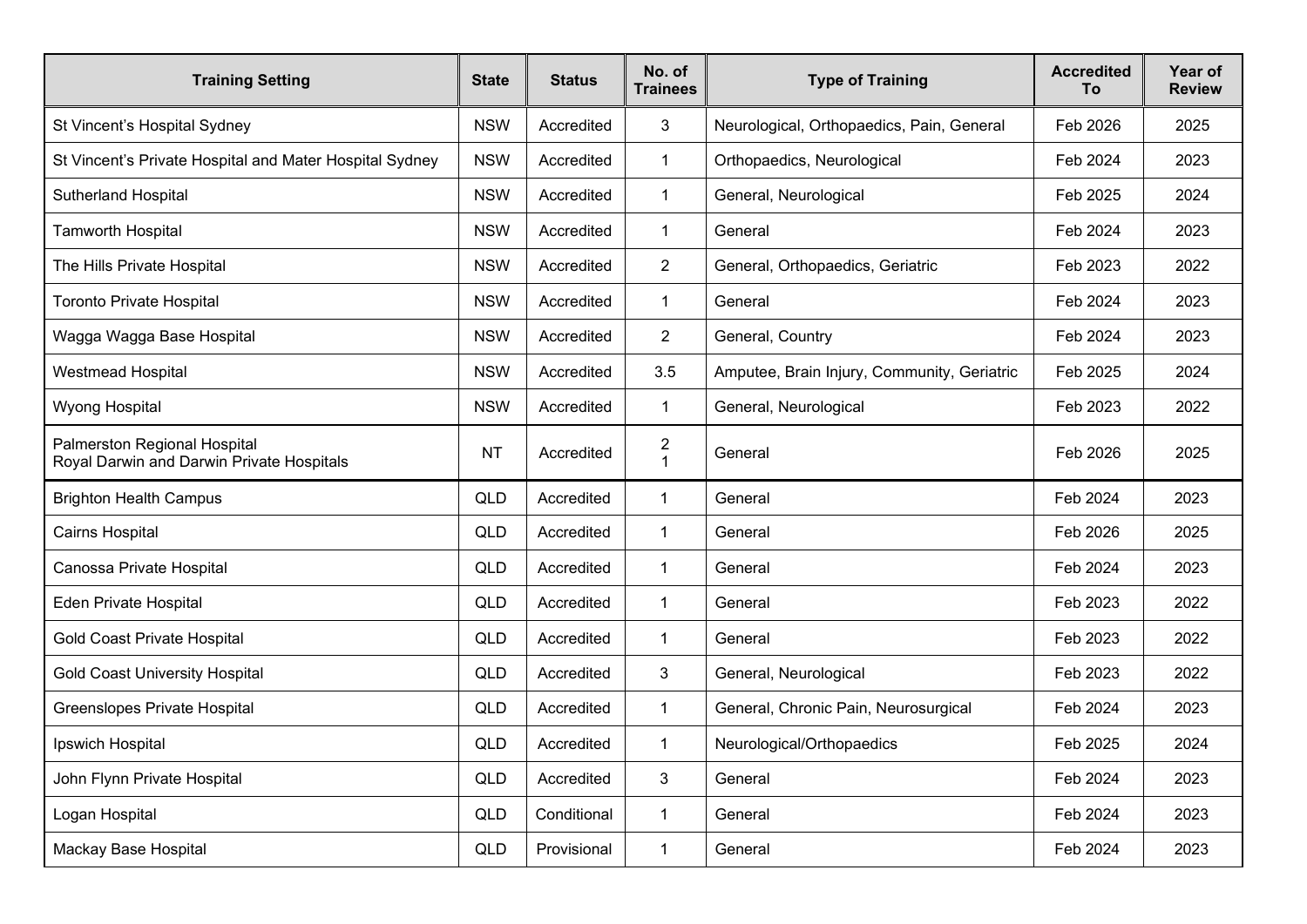| <b>Training Setting</b>                                                                                                     | <b>State</b> | <b>Status</b>            | No. of<br><b>Trainees</b>      | <b>Type of Training</b>                                                                                                | <b>Accredited</b><br>To | Year of<br><b>Review</b> |
|-----------------------------------------------------------------------------------------------------------------------------|--------------|--------------------------|--------------------------------|------------------------------------------------------------------------------------------------------------------------|-------------------------|--------------------------|
| Mackay Private Hospital                                                                                                     | QLD          | Accredited               | $\mathbf{1}$                   | General                                                                                                                | Feb 2023                | 2022                     |
| Mater Private Hospital Brisbane                                                                                             | QLD          | Accredited               | $\overline{2}$                 | Geriatric, Orthopaedics                                                                                                | Feb 2023                | 2022                     |
| Princess Alexandra Hospital                                                                                                 | QLD          | Accredited               | $\overline{c}$<br>3            | <b>Brain Injury</b><br>Spinal Cord Injury                                                                              | Feb 2023                | 2022                     |
| Queensland Rehabilitation Specialists                                                                                       | <b>QLD</b>   | Accredited               | 1                              | Community                                                                                                              | Feb 2024                | 2023                     |
| Redcliffe Hospital                                                                                                          | QLD          | Conditional              | 1                              | General                                                                                                                | Feb 2026                | 2025                     |
| Robina Hospital                                                                                                             | QLD          | Accredited               | $\overline{2}$                 | General                                                                                                                | Feb 2026                | 2025                     |
| Rockhampton Hospital                                                                                                        | <b>QLD</b>   | Accredited               | $\mathbf{1}$                   | General                                                                                                                | Feb 2024                | 2023                     |
| St Stephen's Hospital                                                                                                       | QLD          | Accredited               | 1                              | General                                                                                                                | Feb 2026                | 2025                     |
| St Vincent's Private Hospital, Brisbane                                                                                     | <b>QLD</b>   | Accredited               | 1                              | General                                                                                                                | Feb 2024                | 2023                     |
| <b>Sunshine Coast University Hospital</b>                                                                                   | QLD          | Accredited               | $\overline{2}$                 | General                                                                                                                | Feb 2024                | 2023                     |
| Surgical, Treatment and Rehabilitation Services (STARS)                                                                     | QLD          | Provisional              | 4                              | General                                                                                                                | Feb 2023                | 2022                     |
| The Prince Charles Hospital                                                                                                 | QLD          | Accredited               | $\overline{2}$                 | General                                                                                                                | Feb 2025                | 2024                     |
| <b>Townsville University Hospital</b>                                                                                       | <b>QLD</b>   | Accredited               | 3                              | General                                                                                                                | Feb 2023                | 2022                     |
| Flinders Medical Centre including the following<br><b>Mount Gambier Hospital</b><br>Whyalla Hospital<br>Rehab Vita          | <b>SA</b>    | Accredited               | 5<br>1<br>1<br>1               | Neurological, Orthopaedics, Geriatric, Triage<br>Musculoskeletal, Vascular, Community<br>Country<br>Country<br>General | Feb 2023                | 2022                     |
| <b>Hampstead Rehabilitation Centre</b>                                                                                      | <b>SA</b>    | Provisional              | 3                              | General (in-reach to The Queen Elizabeth<br>Hospital and Royal Adelaide Hospital)                                      | Feb 2023                | 2022                     |
| Modbury Hospital<br>Northern Adelaide Pain Rehabilitation Service                                                           | <b>SA</b>    | Accredited<br>Accredited | $\overline{2}$<br>$\mathbf{1}$ | General, Neurological<br>Musculoskeletal, Pain                                                                         | Feb 2023<br>Feb 2023    | 2022<br>2022             |
| <b>Repatriation Health Precinct</b><br>South Australian Brain Injury Service<br>South Australian Spinal Cord Injury Service | <b>SA</b>    | Provisional              | 4                              | Acquired Brain Injury, Spinal Cord Injury                                                                              | Feb 2023                | 2022                     |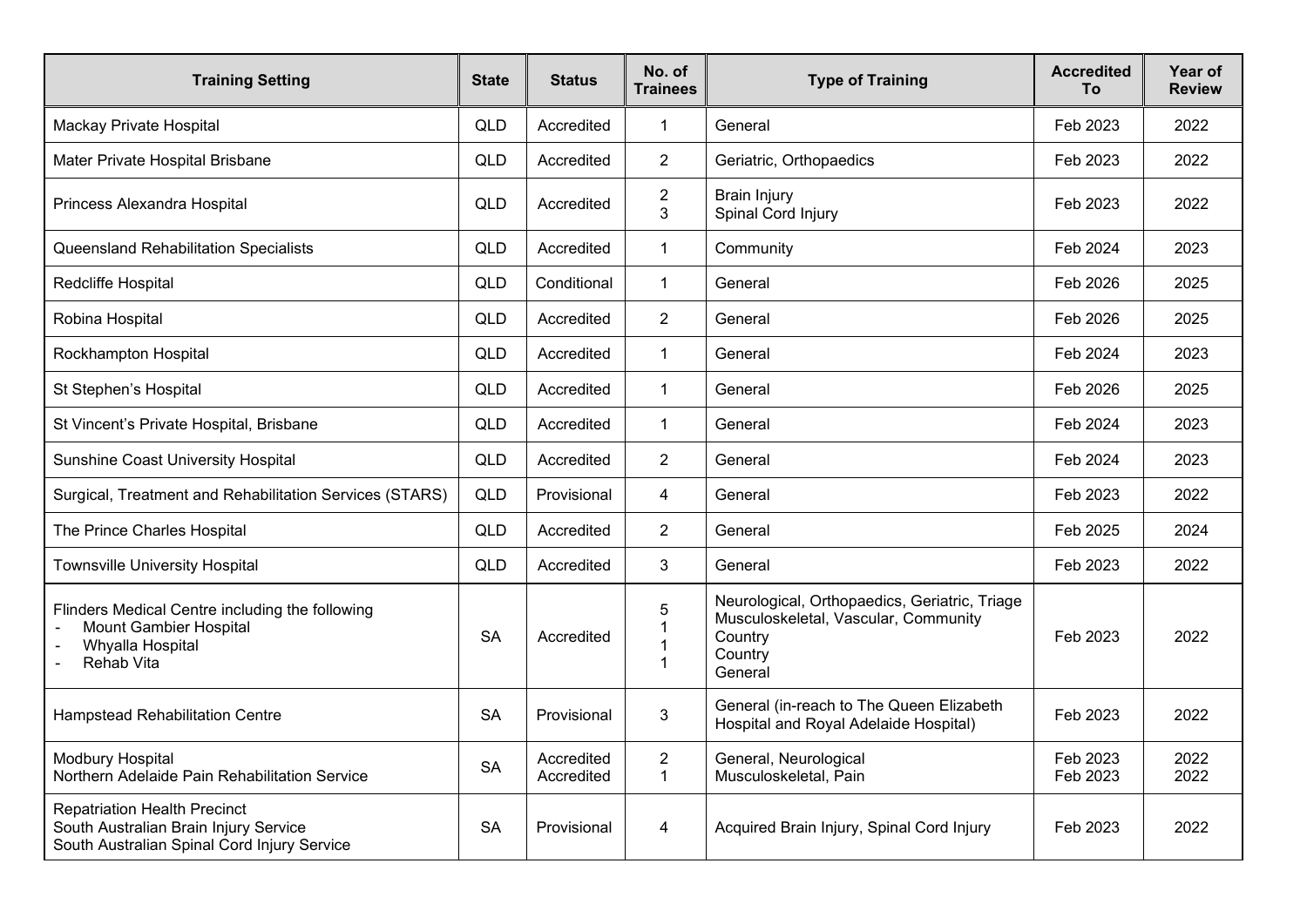| <b>Training Setting</b>                                                    | <b>State</b> | <b>Status</b>             | No. of<br><b>Trainees</b>      | <b>Type of Training</b>                                                    | <b>Accredited</b><br>Τo | <b>Year of</b><br><b>Review</b> |
|----------------------------------------------------------------------------|--------------|---------------------------|--------------------------------|----------------------------------------------------------------------------|-------------------------|---------------------------------|
| Calvary St John's Hospital                                                 | <b>TAS</b>   | Provisional               | $\mathbf{1}$                   | General                                                                    | Feb 2023                | 2022                            |
| <b>Mersey Community Hospital</b>                                           | <b>TAS</b>   | Provisional               | $\mathbf 1$                    | General, Spinal Cord Injury, Chronic Pain                                  | Aug 2022                | 2022                            |
| Royal Hobart Hospital                                                      | <b>TAS</b>   | Accredited                | 3                              | General                                                                    | Feb 2026                | 2025                            |
| Albury Wodonga Health - Wodonga Hospital                                   | <b>VIC</b>   | Accredited                | $\mathbf 1$                    | General                                                                    | Feb 2024                | 2023                            |
| <b>Bairnsdale Regional Health Service</b>                                  | <b>VIC</b>   | Provisional               | $\mathbf{1}$                   | General, Neurological                                                      | Feb 2023                | 2022                            |
| <b>Ballarat Health Services</b>                                            | <b>VIC</b>   | Accredited                | $\mathbf{1}$                   | General                                                                    | Feb 2026                | 2025                            |
| <b>Barwon Health including</b><br><b>McKellar Centre</b>                   | <b>VIC</b>   | Provisional<br>Accredited | $\mathbf{1}$<br>$\overline{2}$ | Community<br>Neurological, Orthopaedics, Amputee                           | Feb 2023                | 2022                            |
| <b>Beleura Private Hospital</b>                                            | <b>VIC</b>   | Provisional               | $\mathbf{1}$                   | General                                                                    | Feb 2023                | 2022                            |
| Bendigo Health                                                             | <b>VIC</b>   | Accredited                | 2                              | General, Musculoskeletal                                                   | Feb 2023                | 2022                            |
| <b>Broadmeadows Hospital</b>                                               | <b>VIC</b>   | Accredited                | $\mathbf{1}$                   | General, Neurological                                                      | Feb 2023                | 2022                            |
| Casey Hospital                                                             | <b>VIC</b>   | Accredited                | $\mathbf{1}$                   | General, Neurological                                                      | Feb 2023                | 2022                            |
| Caulfield Hospital                                                         | <b>VIC</b>   | Accredited                | $\overline{5}$                 | Neurological, Spinal Cord Injury, Amputee,<br><b>Acquired Brain Injury</b> | Feb 2023                | 2022                            |
| <b>Dandenong Hospital</b>                                                  | <b>VIC</b>   | Accredited                | $\overline{1}$                 | General                                                                    | Feb 2023                | 2022                            |
| Eastern Health including:<br><b>Angliss Hospital</b><br>Peter James Centre | <b>VIC</b>   | Accredited                | 4                              | General, Neurological                                                      | Feb 2023                | 2022                            |
| Epworth Brighton                                                           | <b>VIC</b>   | Accredited                | $\mathbf{1}$                   | Neurological, Musculoskeletal, Chronic Pain                                | Feb 2024                | 2023                            |
| <b>Epworth Camberwell</b>                                                  | <b>VIC</b>   | Accredited                | $\mathbf{1}$                   | Musculoskeletal                                                            | Feb 2025                | 2024                            |
| <b>Epworth Geelong</b>                                                     | <b>VIC</b>   | Accredited                | $\mathbf{1}$                   | General                                                                    | Feb 2024                | 2023                            |
| Epworth Hawthorn and<br>Epworth Richmond                                   | <b>VIC</b>   | Accredited                | 1.5<br>1.5                     | Orthopaedics, Traumatic Brain Injury,<br>Neurological, Amputee             | Feb 2024                | 2023                            |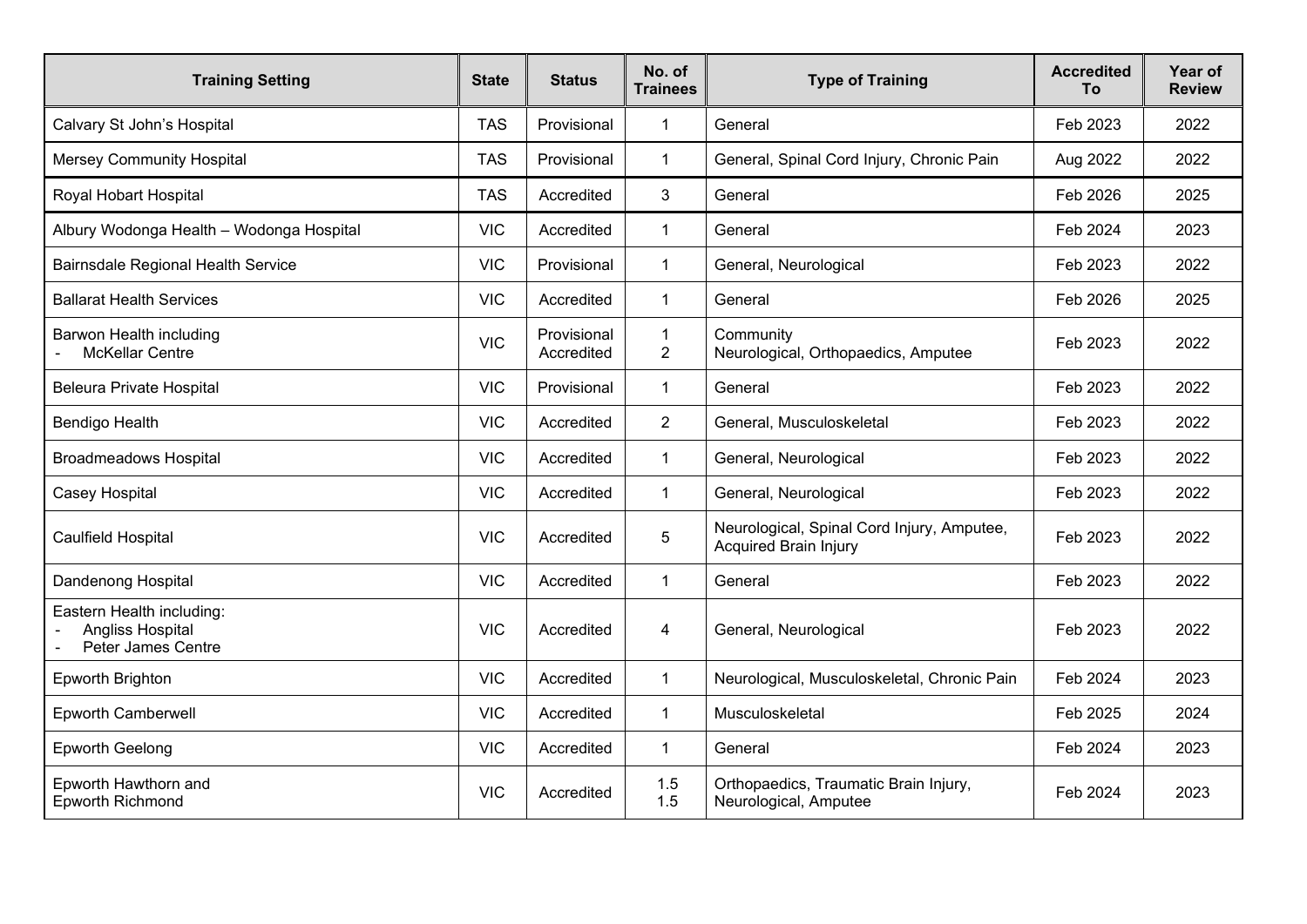| <b>Training Setting</b>                                                                                               | <b>State</b> | <b>Status</b> | No. of<br><b>Trainees</b>                          | <b>Type of Training</b>                                                                      | <b>Accredited</b><br>To | Year of<br><b>Review</b> |
|-----------------------------------------------------------------------------------------------------------------------|--------------|---------------|----------------------------------------------------|----------------------------------------------------------------------------------------------|-------------------------|--------------------------|
| Goulburn Valley Hospital and Shepparton Private<br>Hospital                                                           | <b>VIC</b>   | Accredited    | $\overline{2}$                                     | General, Neurological                                                                        | Feb 2023                | 2022                     |
| Latrobe Regional Hospital                                                                                             | <b>VIC</b>   | Accredited    | $\mathbf{1}$                                       | General                                                                                      | Feb 2026                | 2025                     |
| Northeast Health Wangaratta                                                                                           | <b>VIC</b>   | Accredited    | $\mathbf{1}$                                       | General                                                                                      | Feb 2023                | 2022                     |
| Peninsula Health including:<br>Frankston Hospital<br><b>Golf Links Road Rehabilitation Centre</b><br>Rosebud Hospital | <b>VIC</b>   | Provisional   | $\overline{1}$<br>$\overline{2}$<br>$\overline{1}$ | General, Orthopaedics, Chronic Pain,<br>Amputee, Neurological, Musculoskeletal,<br>Geriatric | Feb 2023                | 2022                     |
| Royal Talbot Rehabilitation Centre                                                                                    | <b>VIC</b>   | Accredited    | 4                                                  | Spinal, Neurological, Orthopaedics                                                           | Feb 2023                | 2022                     |
| St John of God Ballarat Hospital                                                                                      | <b>VIC</b>   | Accredited    | $\mathbf{1}$                                       | General                                                                                      | Feb 2024                | 2023                     |
| St Vincent's Hospital, Melbourne<br>St George's Health Service                                                        | <b>VIC</b>   | Accredited    | $\overline{c}$<br>$\overline{1}$                   | Neurological, Musculoskeletal<br>General                                                     | Feb 2023                | 2022                     |
| The Kingston Centre                                                                                                   | <b>VIC</b>   | Accredited    | $\mathbf{1}$                                       | General                                                                                      | Feb 2023                | 2022                     |
| The Royal Melbourne Hospital                                                                                          | <b>VIC</b>   | Accredited    | $\overline{4}$                                     | Neurological, Musculoskeletal, Amputee,<br>Community                                         | Feb 2025                | 2022                     |
| The Victorian Rehabilitation Centre                                                                                   | <b>VIC</b>   | Accredited    | $\mathbf{1}$                                       | General                                                                                      | Feb 2024                | 2023                     |
| Western Health including<br>Sunshine Hospital,<br><b>Williamstown Hospital</b><br>Footscray Hospital                  | <b>VIC</b>   | Accredited    | 2                                                  | General, Neurological, Orthopaedics                                                          | Feb 2023                | 2022                     |
| Fiona Stanley Hospital                                                                                                | <b>WA</b>    | Accredited    | 6                                                  | General                                                                                      | Feb 2023                | 2022                     |
| Sir Charles Gairdner and Osborne Park Hospitals                                                                       | <b>WA</b>    | Accredited    | $\mathbf{1}$                                       | General                                                                                      | Feb 2024                | 2023                     |
| St John of God Mount Lawley Hospital                                                                                  | <b>WA</b>    | Accredited    | $\mathbf{1}$                                       | General                                                                                      | Feb 2023                | 2022                     |
| ABI Rehabilitation, Auckland                                                                                          | <b>NZ</b>    | Accredited    | $\overline{2}$                                     | <b>Traumatic Brain Injury</b>                                                                | Feb 2025                | 2024                     |
| ABI Rehabilitation, Wellington                                                                                        | <b>NZ</b>    | Accredited    | $\mathbf{1}$                                       | Traumatic Brain Injury                                                                       | Feb 2023                | 2022                     |
| <b>Auckland City Hospital</b>                                                                                         | <b>NZ</b>    | Accredited    | 2                                                  | General                                                                                      | Feb 2023                | 2022                     |